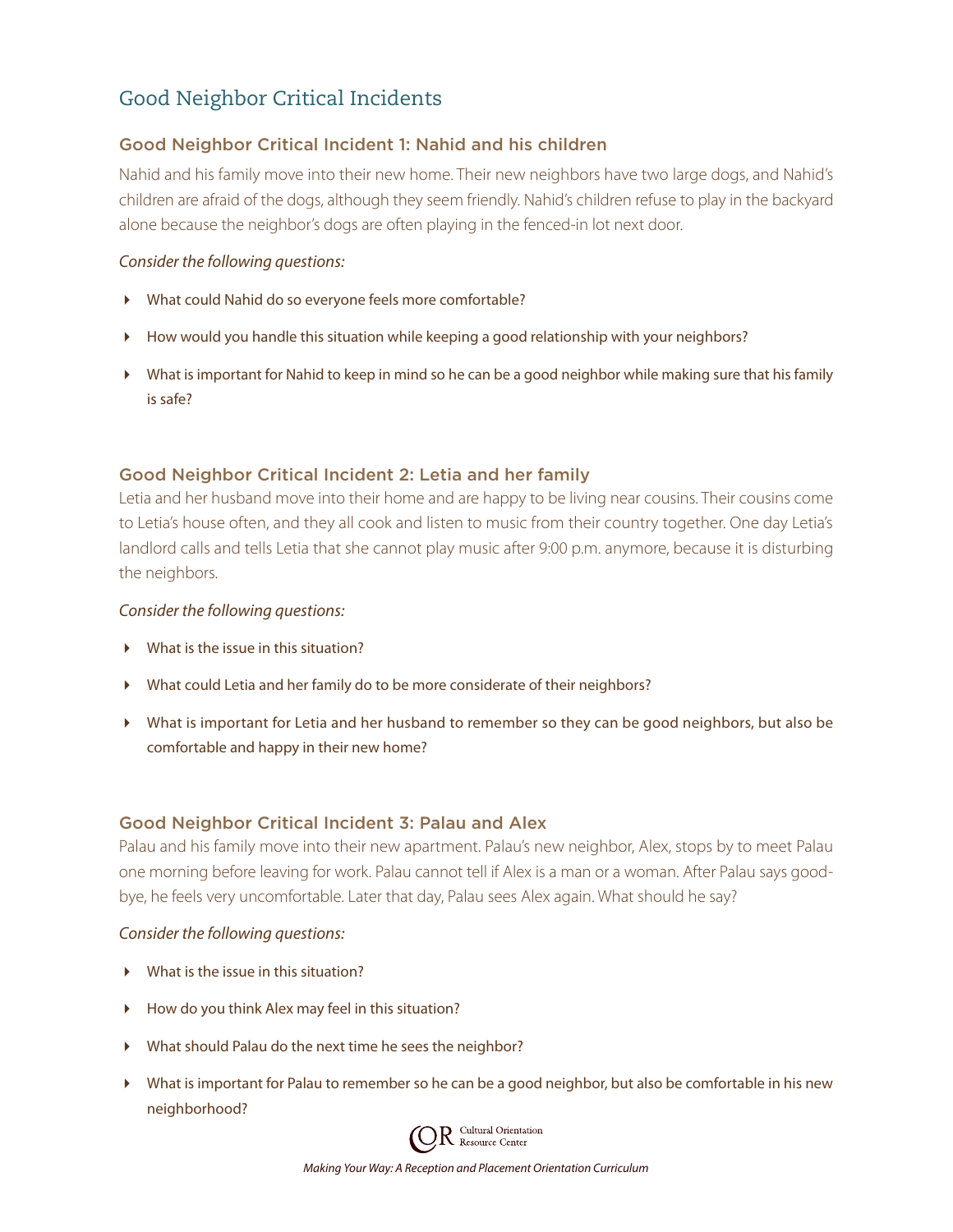# Good Neighbor Critical Incident 4: Saw Nee Kow and her neighbors

Saw Nee Kow and her family move into their new apartment complex. Everyone is very friendly. Saw Nee Kow's neighbors invite her family to a building potluck, a get-together where everyone brings food or drink to share. Saw Nee Kow has been feeling lonely and is very excited about the invitation. She buys two live chickens and leaves them in the apartment complex courtyard while she prepares to slaughter them. One of Saw Nee Kow's neighbors knocks on her door and asks about the chickens. Saw Nee Kow explains that they are for the potluck. Her neighbor seems surprised and uncomfortable.

- Why is Saw Nee Kow's neighbor surprised and uncomfortable?
- What would you do in this situation if you were Saw Nee Kow?
- What should you know that might help you take care of this situation?

## Good Neighbor Critical Incident 5: Juan and Richard

Juan moves into his new apartment with his wife and baby. Their next door neighbor, Richard, is friendly and helpful. He tells Juan how to find places like parks and convenience stores near their new home. One night, Juan's baby cannot sleep because Richard has music playing loudly. Juan likes Richard and does not want to bother him because he has been helpful to their family. However, the next night, Richard again has loud music playing and the baby is again unable to sleep.

- What is the issue in this situation?
- How would you feel if you were Juan? How would you feel if you were Richard?
- What do you think Juan should do?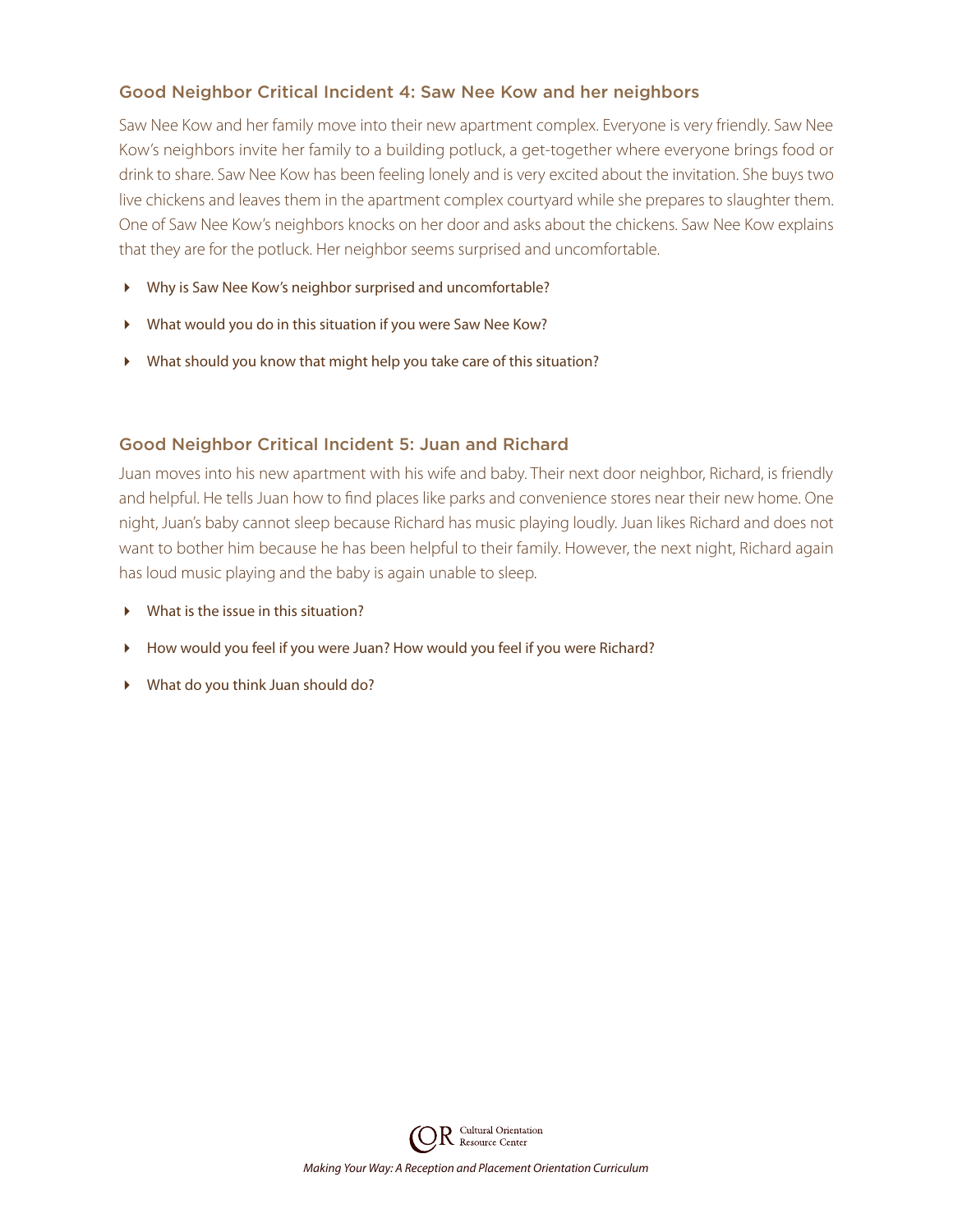# Housing Unit Vocabulary Worksheet 1

*Directions: Match the words on the left to the pictures on the right. The first one is done for you.*